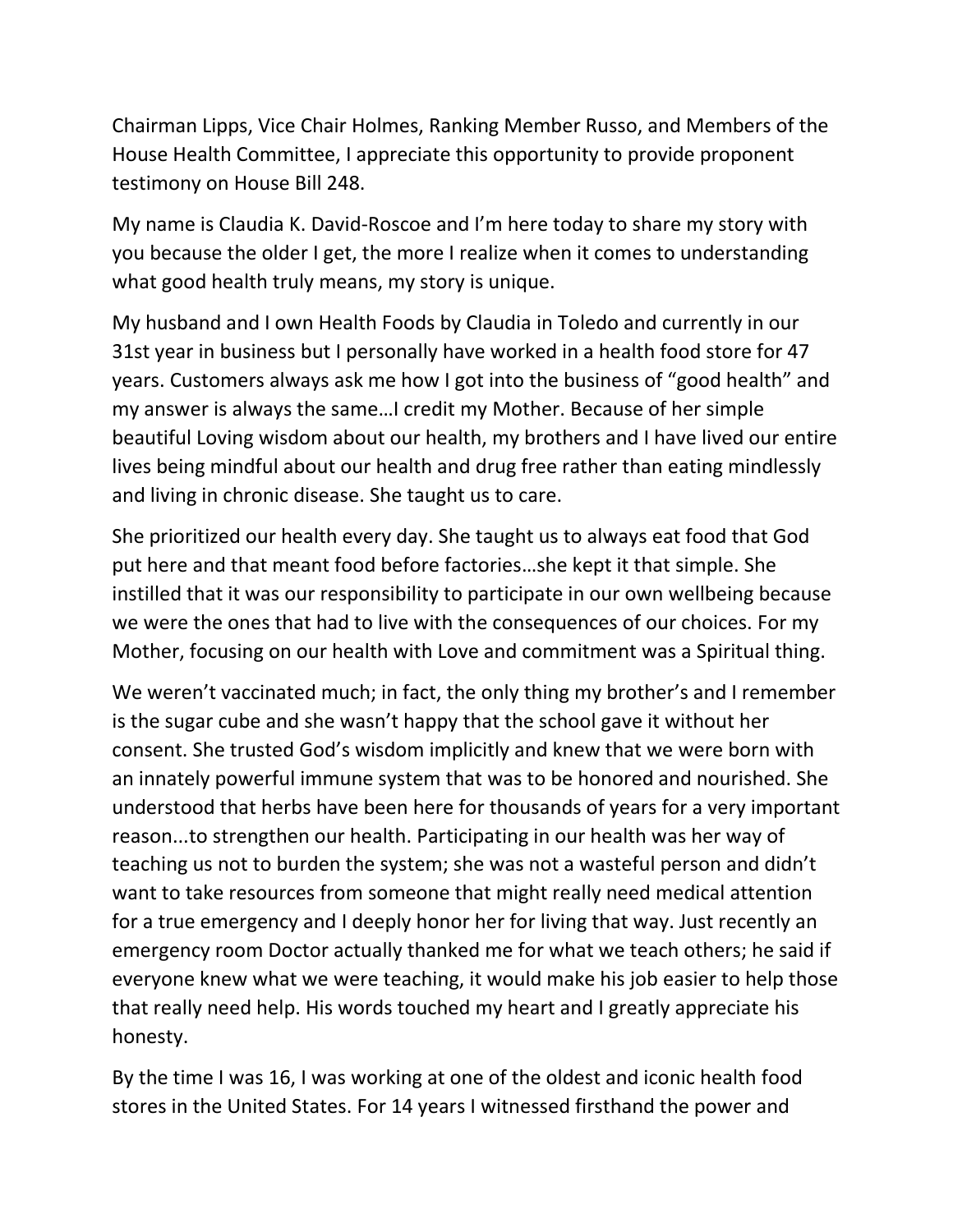capability of the human body when properly nourished with care and patience. The owners were well respected leaders in the natural health industry and because they collaborated with many of the great pioneers of the 1900's, I was blessed to learn directly from some of the most brilliant doctors, researchers and herbalists of our time; all courageous and heartfelt individuals teaching the skill of self-healing with passion, upholding the principles of 'Do no harm' with integrity and committed to protecting the right of every American to take care of their health according to their needs and no one else's. Over the years, Joe and I worked together on several legislative health freedom issues including the Dietary Supplement Health Education Act of 1994. We worked closely with many key legislators, both in DC and here at the State House and I'm happy to say that some legislators continue to reach out to me for their health needs including how to support their own immune system over this last year.

I was 16 when I started learning the history of the business of disease; I wanted to understand the politics and economics of the medical industry because what most of the country was learning about disease, I was witnessing the total opposite…people healing themselves from all sorts of imbalances including malignancies, auto-immune and many other disease states. In studying the history of the medical industry from the late 1800's into the  $20<sup>th</sup>$  century, one thing becomes very clear…our entire economic system has been designed to support sickness and dependency leaving no economic incentive to support wellness, personal responsibility and independency. But over the years many trained in the business of medicine have come to us to learn and consequently we have a large community of nurses and docs that shop with us, advance their learning with us and actively refer their patients to us for which I am very grateful.

Education will always be the key for individual empowerment. Treating individuals with respect according to their personal needs along with the individuals' participation and commitment are the very principles natural health is based on. On the contrary, the 'one size fits all' approach has proven to harm this country creating a more compromised dependent society, sickly children and as a whole creating massive debt to pay for it. Paying for sickness will always cost more than focusing on being well.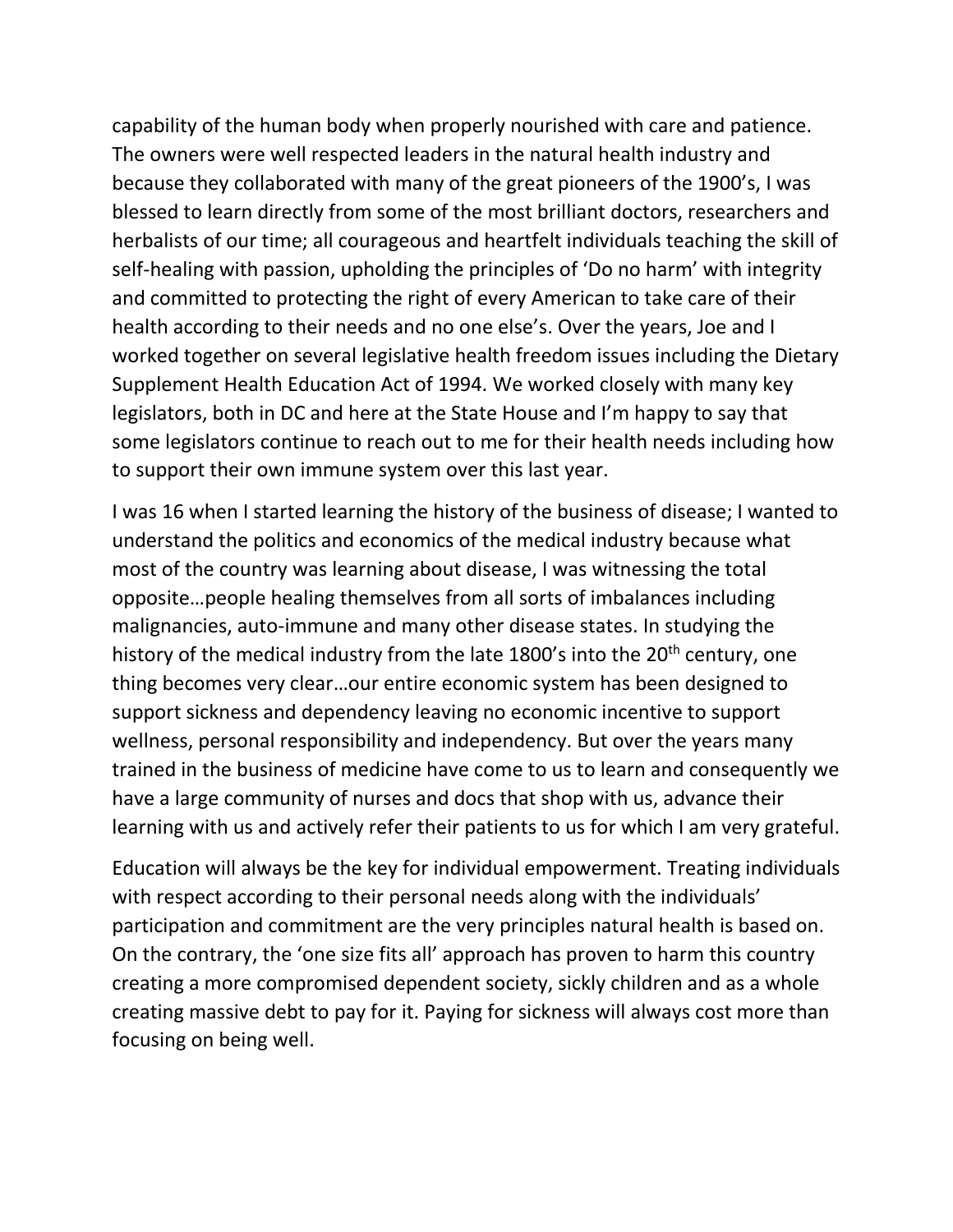My Mother always said, "If you don't take care of yourself, no one will do it for you" and I couldn't agree more. Unfortunately, the public message of selfresponsibility, self-healing, and mindfulness has been ignored, ridiculed or attacked in the public narrative and continues to be. Even during a pandemic that has filled millions with fear in this country…even then Truth has been censored about the many proven effective natural products that could have supported the health of millions. Along with that, many intelligent credentialed people have been ridiculed and attacked for speaking a different narrative. I ask you…who does that really serve?

My Mother taught that without integrity and good intention nothing works properly and when honest intelligent health information is actively suppressed, integrity is no longer and for myself and many others in this country, respect has been compromised and that's a very sad reality. Medicine is meant to heal but until 'Do no harm' is reestablished, no one should be forced or coerced into such a shameful standard. Using tactics of fear and intimidation is a far cry from approaching human health with Love, care and dignity. After 47 years of working intimately with hundreds of thousands of people I can tell you with all of my heart when it comes to the vaccine issue…many people have been harmed and continue to be but their stories are ignored and their voices silenced which is why the stats are inaccurate. Humans are more than just experiments and one-sided research and the humanistic side of this story continues to be totally ignored.

The truth as to why many people are opting out of vaccines is simple…the lack of integrity from the vaccine push has created the end result of the distrust we're witnessing; it has nothing to do with people being ignorant or foolish. On the contrary the very lack of integrity on the vaccine issue has encouraged more Americans to do their own homework on this critical issue and smart Americans are gathering information from unbiased quality resources that make sense to them and feel right then coming to their own conclusions. It's because they're Intelligent, caring people that they're using their own good sense and good heart to find their way on this matter and I would ask you…isn't that the America we want?

The sovereignty of the human body is precious and deserves to be protected at all cost and to suggest anything other than choice is simply insulting and arrogant.